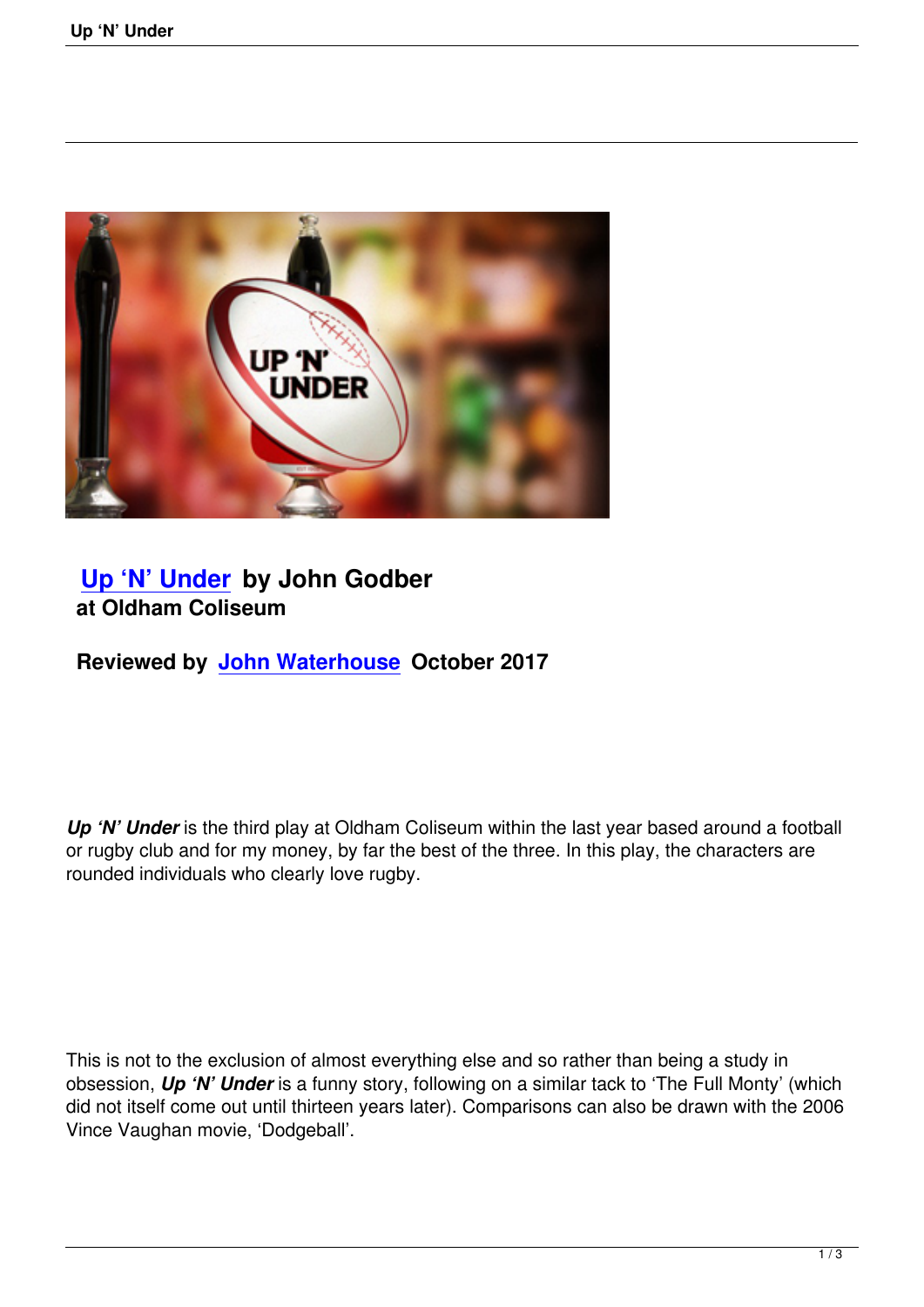**John Godber** is second only to Alan Ayckbourn as the most performed living playwright in the UK and with good reason because he has a habit of not just creating funny and credible characters but really getting inside the various worlds he tackles. A good example is 'On the Piste', which anyone who has been skiing in the Alps can easily identify with but there are many others, a couple of personal favourites being 'Teechers' (about life in a school) and 'Perfect Pitch' (about caravanning). The inspiration for *Up 'N' Under* came when Godber moved to Hull in the early 80's at a time when the local team was doing well but having played the game himself, Godber gives the game an authenticity which shines through the script.



Aside from Rugby itself, there is a clear aim to give a gritty North of England touch to the story, and it is no co-incidence the rugby played here is League and not Union. The teams are based around pubs and there is certain charm to the importance the characters place on this humble league. For them, it is their world and effectively the World Cup in microcosm. The background story is very basic but this is of no importance because the play moves along from the start at a quick pace, building up to a true climax of epic proportions, brilliantly choreographed and very funny.

Godber has never shied away from giving Directors production headaches (in 'On the piste', a usable ski slope and chairlift were called for!) and in *Up 'N' Under*, we are treated to a well-equipped gym and an actual game of rugby. I won't tell exactly how the effect is created except to say it is very cleverly done, with great comedy timing. Subtle, well-chosen music clips